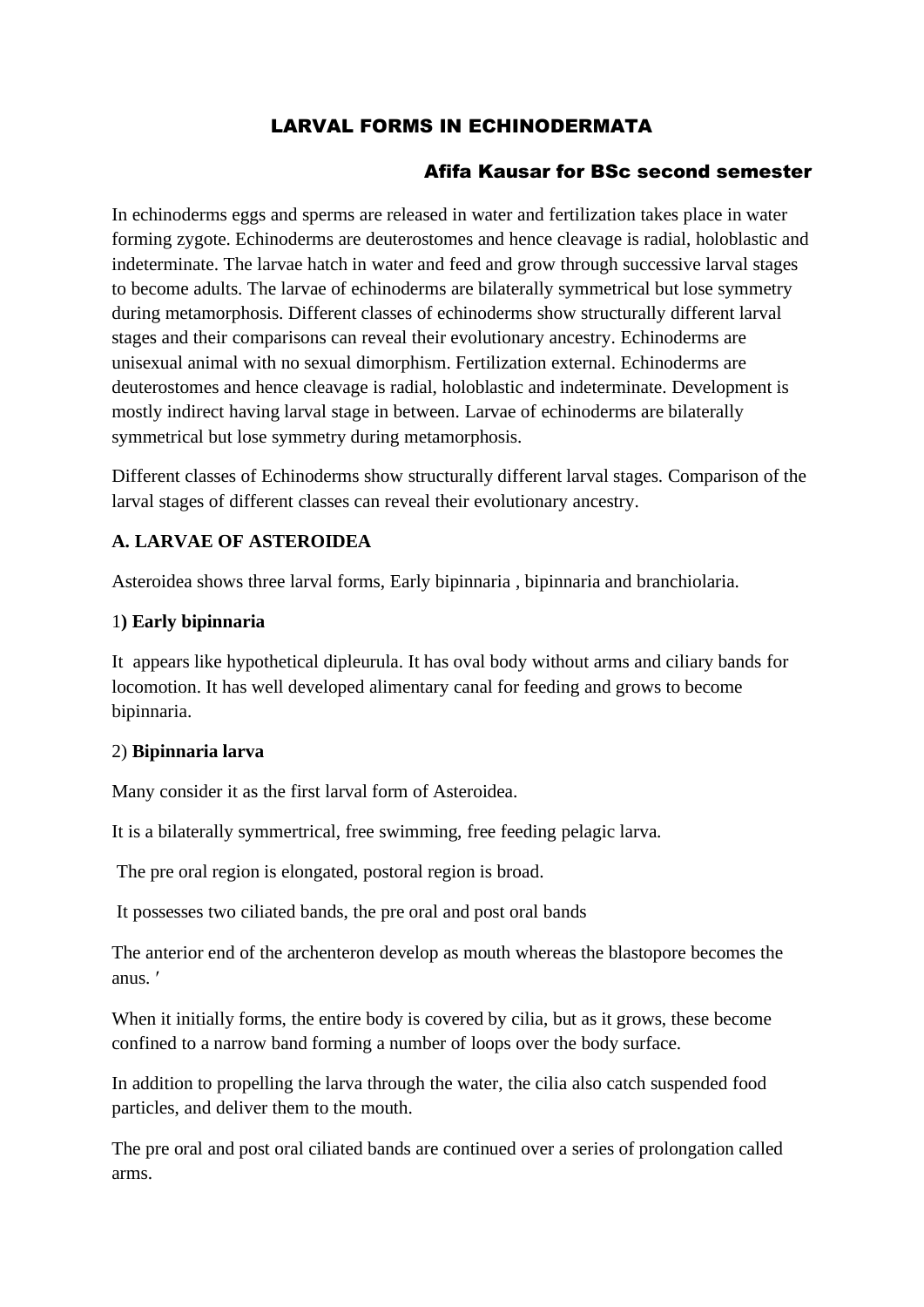Bipinnaria larva The bipinnaria is free-living, swimming as part of the zooplankton. A pair of short, stubby arms soon develop on the body, with the ciliated bands extending into them. After a short period of time, it transforms into branchiolaria larva. In some species, including the common starfish *Asterias*, the bipinnaria develops directly into an adult.



#### BRANCHOLARIA LARVA

- 1) Three additional arms develop at the front end of the larva and at this point it becomes a brachiolaria. The arms present in this larval form known as branchiolarian arms.
- 2) Arms help the larva to adhere with the substratum.
- 3) These arms are neither ciliated nor have calcareous rods and the coelomic cavity extends into these arms.
- 4) The three short arms are at pre oral lobe, one median and two lateral arms. They contain adhesive cells at their tips which act as a sucker.
- 5) The rest arms degenerate and become long, narrow and slender.

#### METAMORPHOSIS OF BRANCHIOLARIA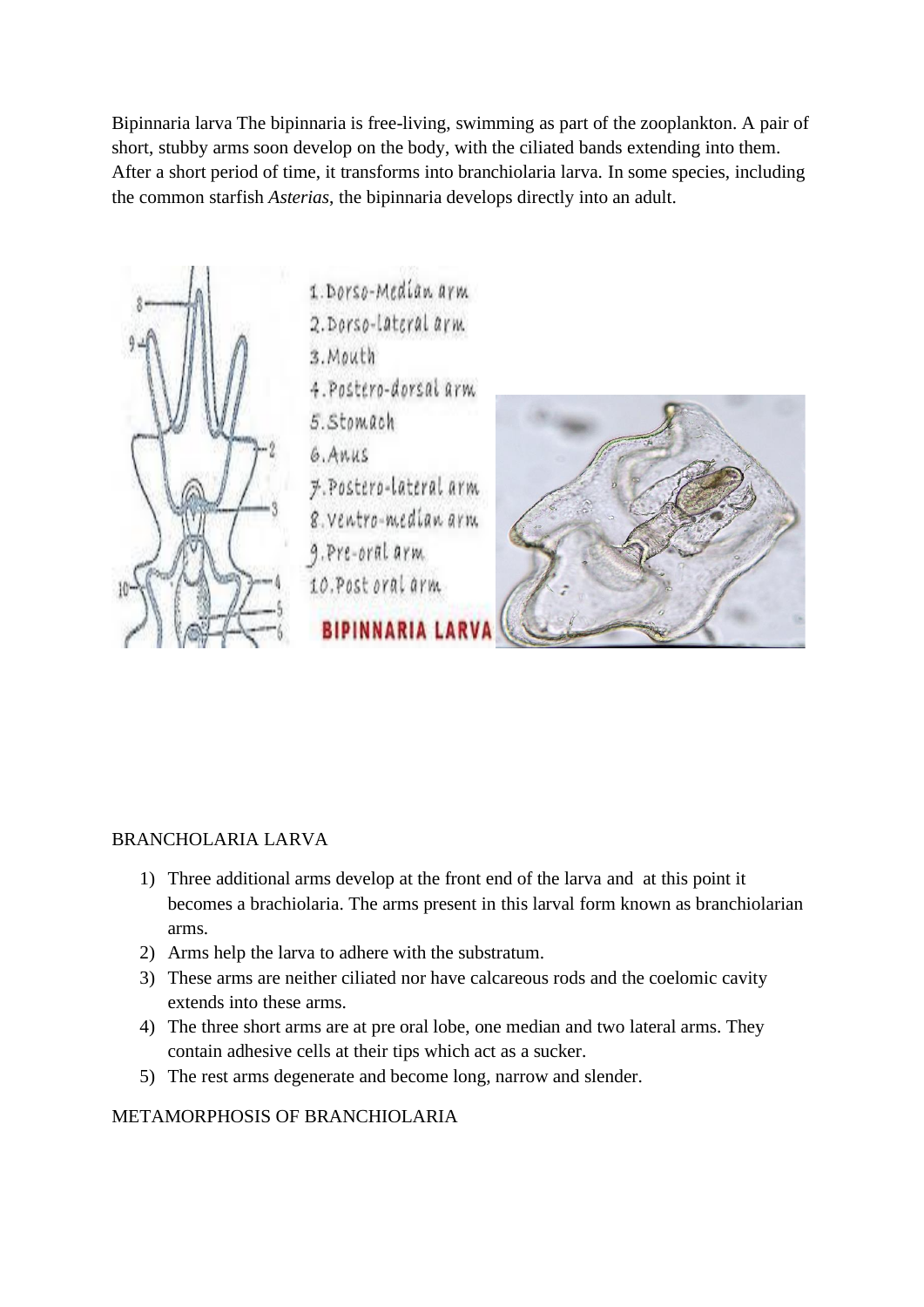With the help of adhesive structures, it attaches to some object. Anterior portion acts as stalk for some time while posterior part having gut and coelomic chambers convert into a young starfish. This detaches itself and starts leading a free life.



Development of starfish takes place inside the sedentary brachiolaria which ruptures and releases tiny starfish into water.

## **B. LARVAE OF HOLOTHUROIDEA**

Class Holothuroidea demonstrate two larval stages, namely, auricularia and doliolaria larvae.

**Auricularia** larva has striking resemblance with bipinnaria of Asteroidea

- 1) It is a free-swimming form with bilaterally symmetrical body.
- 2) The preoral lobe is well formed.
- 3) A single winding ciliated band, which may be produced into lobes
- 4) It has a mouth, sacciform stomach, hydrocoel and right and left stomocoels and anus.

After a short period of time, it transforms into doliolaria larva.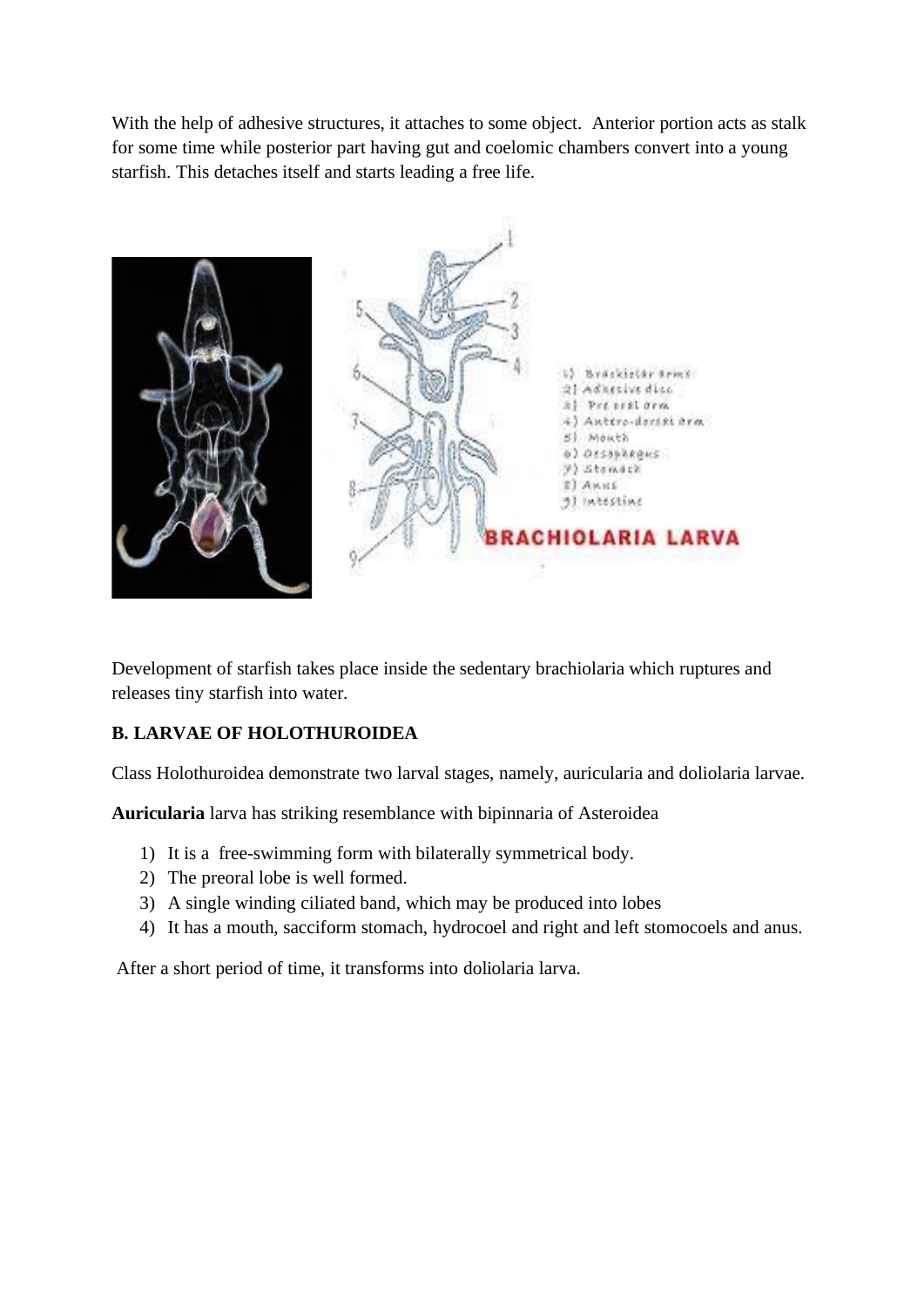

**Doliolaria** larva is the next larval stage after auricularia. It has the following features:

- 1) A free-swimming form.
- 2) It has a bilaterally symmetrical barrel like body with 5 ciliated bands surrounding it.
- 3) Preoral lobe well-developed.
- 4) Wavy, continuous band break into 3-5 flagellated, transverse rings There is neural sensory plate on the anterior side and an apical tuft of cilia for balancing while swimming.
- 5) Mouth or vestibule is on the ventral side for feeding. The gut with distinct zones.

Doliolaria transforms into adult but in some holothurians doliolaria stage may be absent.



#### **C. LARVAE OF ECHINOIDEA**

There is a single larval stage in almost all echinoidea which is known as **Echinopluteus**. It shows following features:

1) The echinopluteus is a complex, pelagic, feeding, larva which is bilaterally symmetrical.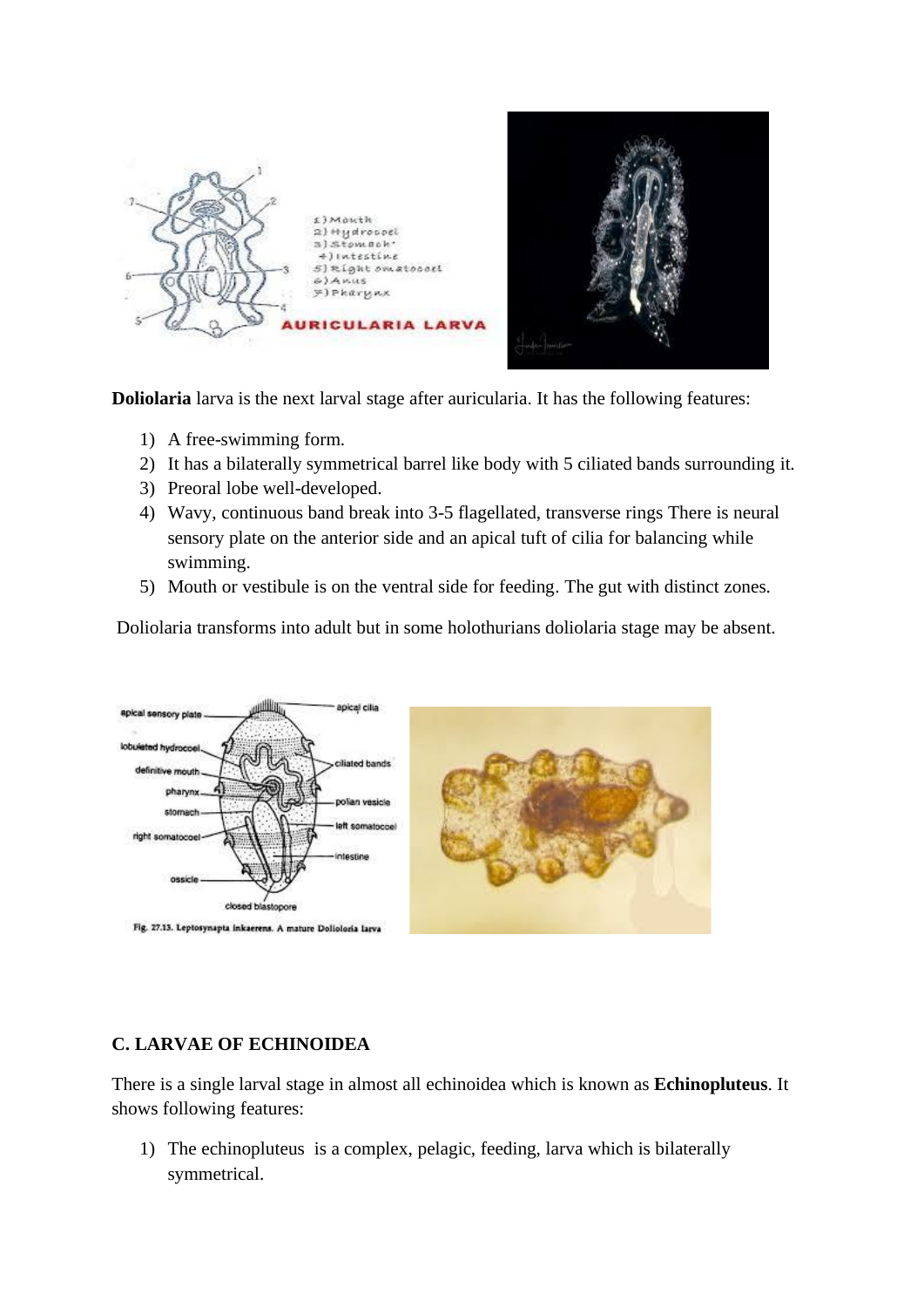- 2) The larva has oval body characterized by anteriorly directed arms long paired ciliated arms that are supported by calcareous skeletal rods except in some cases where there is a medial, unpaired, posterior arm.
- 3) **Preoralarm** is present but posterolateral arm is absent.
- 4) The other three arms are anterolateral, postoral and posterodorsal arms.
- *5)* Mouth, anus and gut are well developed.



Fig. 27.11. Echinopluteus larva

#### **Mesogen**

The mesogen is unlike any echinoid larva and is found in the subantarctic brooder *Abatus cordatus* which has direct development. It lacks all features of the echinoid larval body plan. It lacks bilateral symmetry, orientation of the hydrocoel, and novel patterns of morphogenesis of the coeloms, gut, and skeleton.

# **D. LARVAE OF OPHIUROIDEA**

Ophiuroids have three larval types: ophiopluteus, doliolaria and vitellaria; they also have direct development via a mesogen. **Ophiopluteus** is the only larva in most of Ophiuroidea

- 1) **Ophiopluteus** resembles echinopluteus larva of Echinoidea in general features.
- 2) It is a complex feeding larva.
- 3) Anterolateral, postoral and posterodorsal arms are present
- 4) Preoral arm is absent.
- 5) It has very long posterolateral arms.
- 6) All arms are supported by calcareous skeletal rods.
- *7)* The larva undergoes metamorphosis to become adult and in some forms develops into a non feeding *Doliolaria or vitellaria* larva.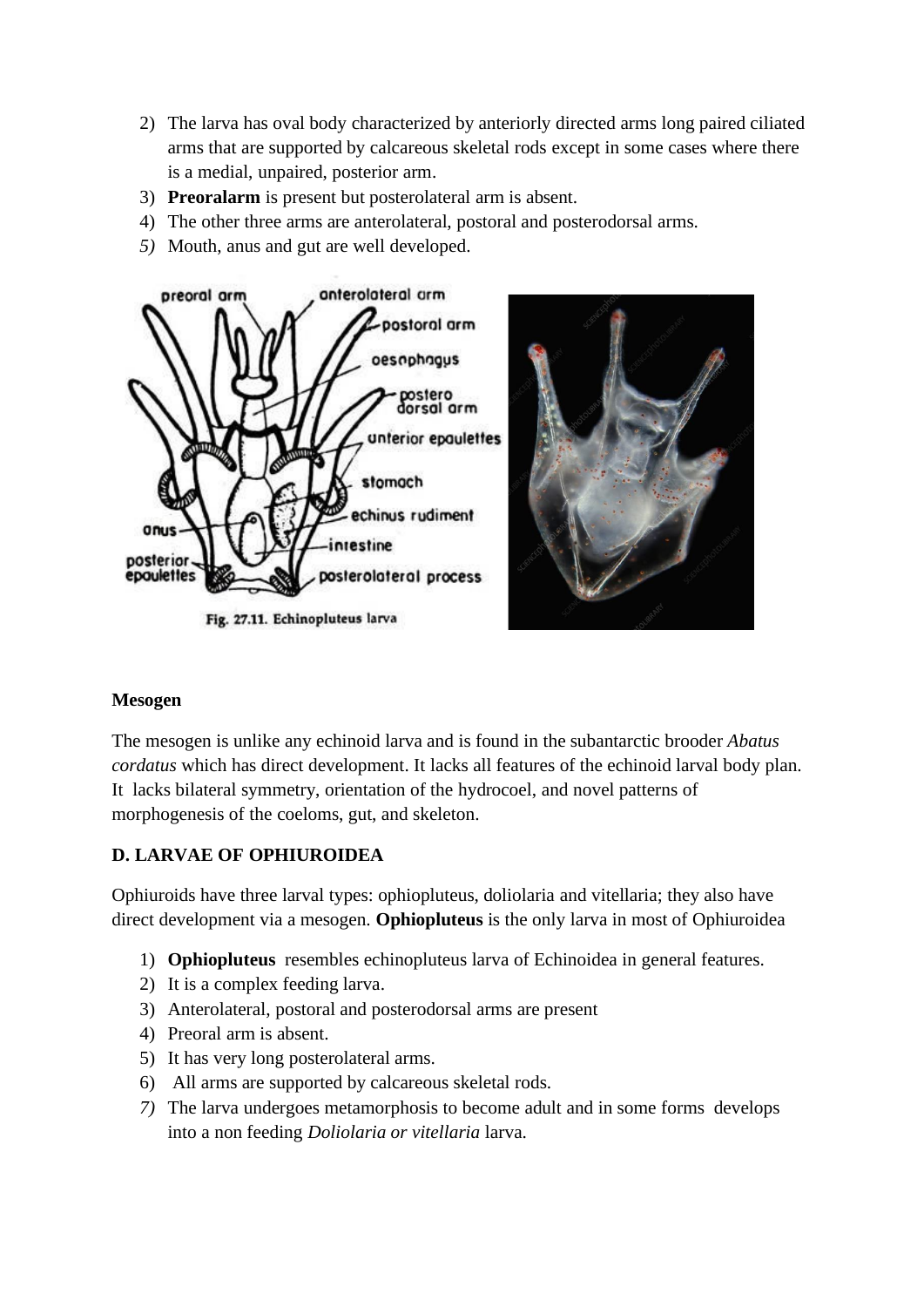



## **Doliolaria or vitellaria**

Nonfeeding larvae of ophiuroids are very diverse. Doliolaria larvae typically have four transverse ciliary rings. Vitellaria lacks ciliated bands and has paired enterocoels and bilateral symmetry.



# **E. LARVAE OF CRINOIDEA**

**Pentactula** is the basic larval stage of Crinoidea but it passes inside the egg. There is one or two larval stages in sea lilies.